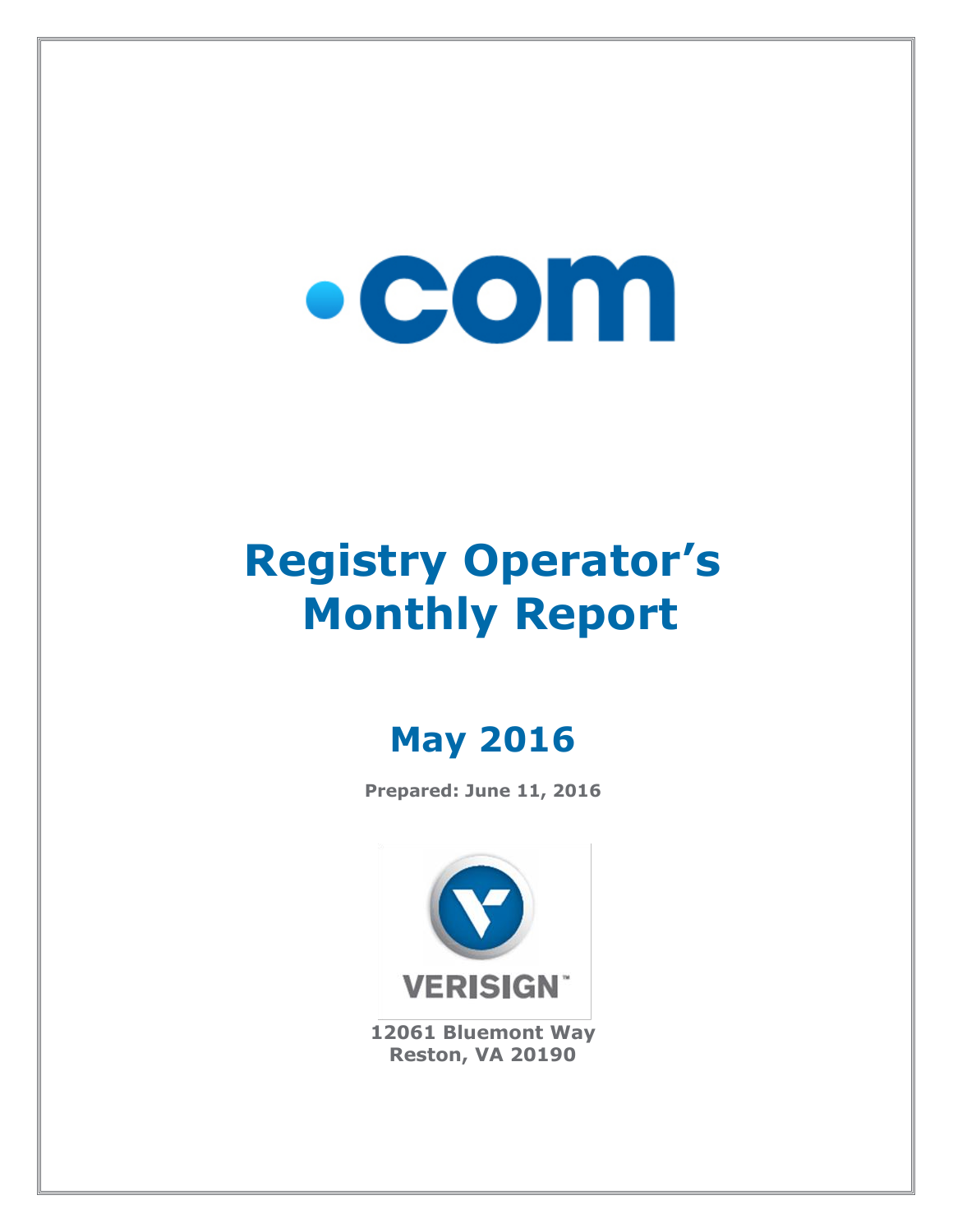As required by the ICANN/Verisign .com Registry Agreement (Section 3.1(c)(iv)), this report provides an overview of Verisign Registry activity through the end of the reporting month. The information is primarily presented in table and chart format with text explanations as deemed necessary. **The information is provided to satisfy requirements listed in Appendix 4 of the .com Registry Agreement.** Pursuant to the agreements, "ICANN shall use reasonable commercial efforts to preserve the confidentiality of the information reported until three months after the end of the month to which the report relates."

Information is organized as follows:

| 1. |                                                                            |  |
|----|----------------------------------------------------------------------------|--|
|    |                                                                            |  |
| 2. | Service Level Agreement Performance (Appendix 4, Item 2) 3                 |  |
|    | Table 2 - .com Service Level Agreement Performance  4                      |  |
| 3. |                                                                            |  |
|    |                                                                            |  |
| 4. | Completed System Software Releases (Appendix 4, Item 4) 5                  |  |
|    | Table 4 - Completed Shared Registration System Releases 5                  |  |
| 5. |                                                                            |  |
|    |                                                                            |  |
| 6. | Total Number of Transactions by Subcategory (Appendix 4, Item 6) 5         |  |
|    | Table 6.1 - Total Domain Name Transactions by Subcategory  6               |  |
|    | Table 6.2 - Total Name Server Write Transactions by Subcategory (millions) |  |
|    |                                                                            |  |
| 7. |                                                                            |  |
|    |                                                                            |  |
|    |                                                                            |  |
|    | 7(C). Registry Functions Activity Report (Appendix 4, Item 7C) 8           |  |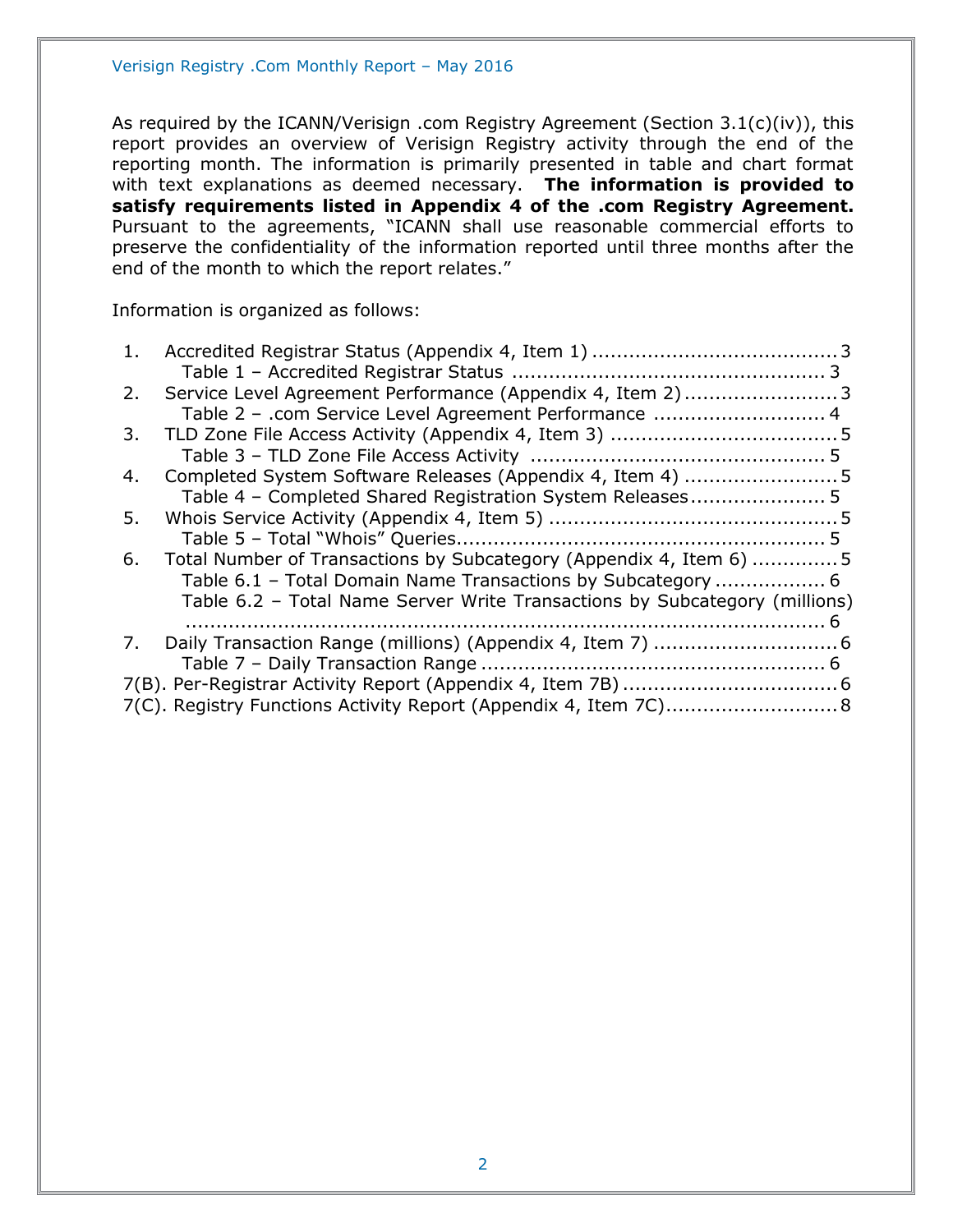#### <span id="page-2-0"></span>**1. Accredited Registrar Status (Appendix 4, Item 1)**

**Table 1** displays the current number and status of the ICANN accredited registrars. The registrars are grouped into three categories:

- 1. **Operational Registrars:** Those who have authorized access into the Shared Registration System (SRS) for processing domain name registrations.
- 2. **Registrars In The Ramp-Up Period:** Those who have received a password to access the Registry operational test and evaluation (OT&E) environment. The OT&E environment is provided to allow registrars to develop and test their systems with the SRS.
- 3. **Registrars In The Pre-Ramp-Up Period:** Those who have been sent a welcome letter from the Verisign Registry but have not yet executed the Registry Registrar Agreements and/or have not yet submitted a completed Registrar Information Sheet. In most cases registrars are sent welcome letters via overnight express mail or e-mail on the same day accreditation notification is received from ICANN.

<span id="page-2-1"></span>

| <b>Status</b>                    | # of COM Registrars |
|----------------------------------|---------------------|
| <b>Operational Registrars</b>    | 2061                |
| Registrars In Ramp-Up Period     | つつ                  |
| Registrars In Pre-Ramp-Up Period | 28                  |
| Total                            | 7111                |

#### **Table 1 – Accredited Registrar Status**

#### <span id="page-2-2"></span>**2. Service Level Agreement Performance (Appendix 4, Item 2)**

**Table 2** compares Service Level Agreement (SLA) Requirements with Actual Performance for the reporting month. As required by the ICANN/Verisign .com Registry Agreement (Section 3.1(d)(ii)), the Verisign Registry is committed to provide service levels as specified in Appendix 7 of the .com Registry Agreement and to comply with the requirements of the SLA in Appendix 10 of the .com Registry Agreement. The SLAs are incorporated into the Verisign Registry Registrar Agreements that are executed with all operational registrars.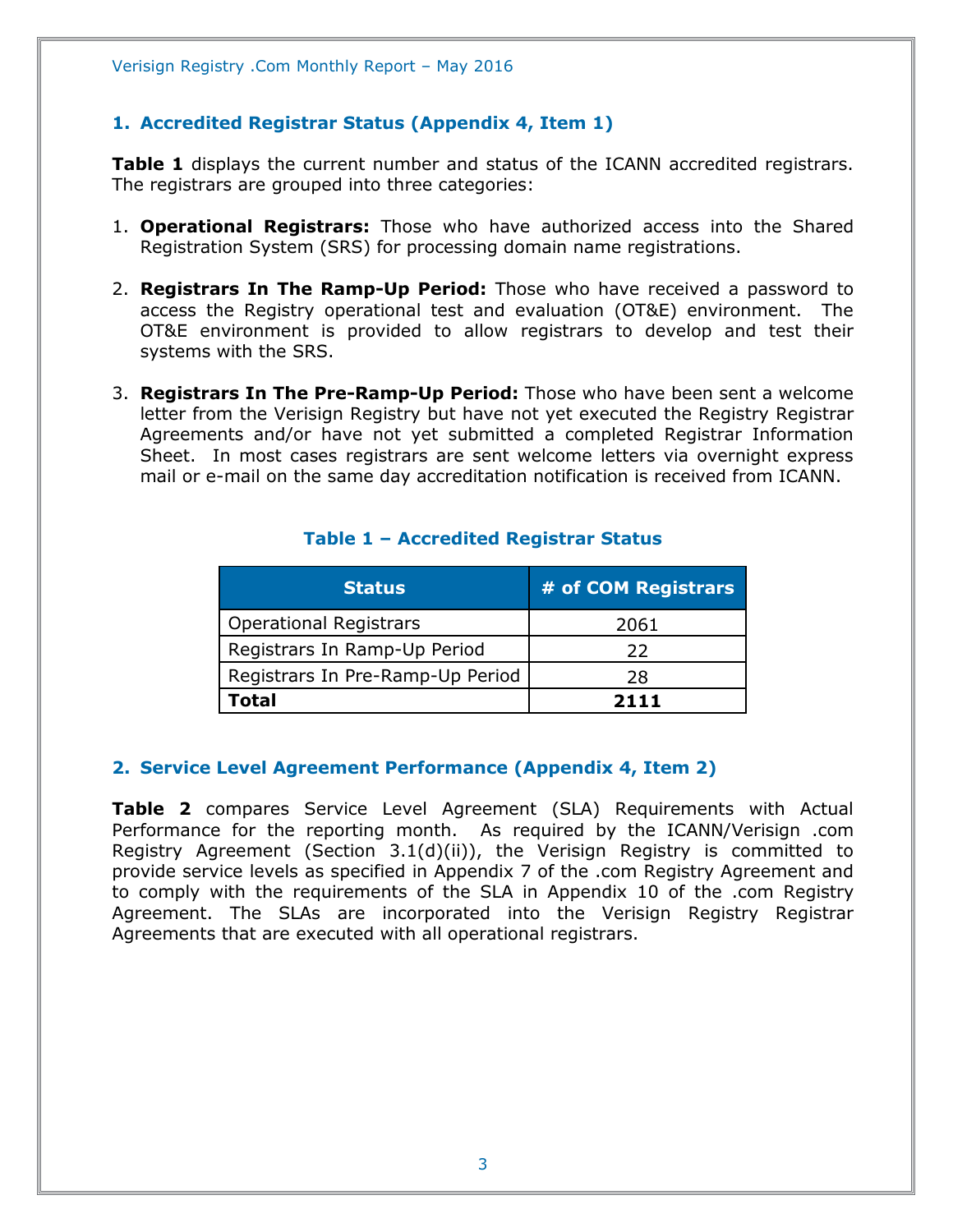|  | Table 2 - .com Service Level Agreement Performance |
|--|----------------------------------------------------|
|--|----------------------------------------------------|

<span id="page-3-1"></span><span id="page-3-0"></span>

| <b>Metric</b>               | .com SLA Requirement               | <b>Actual Performance</b> |  |  |  |
|-----------------------------|------------------------------------|---------------------------|--|--|--|
| <b>Service Availability</b> |                                    |                           |  |  |  |
|                             |                                    | 100% - (0 minutes         |  |  |  |
|                             | 99.99% Year                        | Unplanned Downtime YTD)   |  |  |  |
| <b>SRS</b>                  | 30 Minutes/Month (Unplanned)       | 0 minutes (Unplanned)     |  |  |  |
| <b>DNS Name Server</b>      | 100% / Month                       | 100%                      |  |  |  |
| Whois                       | 100% / Month                       | 100%                      |  |  |  |
|                             | <b>Planned Outage Duration</b>     |                           |  |  |  |
| SRS - Regular               | 45 Minutes / Month                 | 0 hours 31 minutes        |  |  |  |
|                             | 4 Hours (240 Minutes)              | 0 minutes- Last Outage    |  |  |  |
| SRS - Extended              | / 1 Per Year                       | Taken October 2015        |  |  |  |
|                             | 8 Hours (480 Minutes)              | 0 minutes - None Taken    |  |  |  |
| SRS - Extended              | / 1 Every 3 Years                  | Since June 2005           |  |  |  |
| <b>DNS Name Server</b>      | <b>Not Allowed</b>                 | 0 minutes                 |  |  |  |
| Whois                       | <b>Not Allowed</b>                 | 0 minutes                 |  |  |  |
|                             | <b>Planned Outage Timeframe</b>    |                           |  |  |  |
|                             |                                    | 0100 - 0131 UTC Sunday    |  |  |  |
| <b>SRS</b>                  | 0100 - 0900 UTC Sunday             | 5/22/2016                 |  |  |  |
| <b>DNS Name Server</b>      | <b>Not Allowed</b>                 | Not Applicable            |  |  |  |
| Whois                       | <b>Not Allowed</b>                 | Not Applicable            |  |  |  |
|                             | <b>Planned Outage Notification</b> |                           |  |  |  |
|                             | 30 Days General Maintenance        | 4/21/2016                 |  |  |  |
|                             | 90 Days Updates and                | Not Applicable            |  |  |  |
| <b>SRS</b>                  | Upgrades                           |                           |  |  |  |
| <b>DNS Name Server</b>      | <b>Not Allowed</b>                 | Not Applicable            |  |  |  |
| Whois                       | <b>Not Allowed</b>                 | Not Applicable            |  |  |  |
|                             | <b>Processing Time</b>             |                           |  |  |  |
| <b>Check Domain</b>         |                                    |                           |  |  |  |
| Average                     | 25 milliseconds for 95%            | 0.70 milliseconds         |  |  |  |
| Add / Create Domain         | 50 milliseconds for 95%            | 0.93 milliseconds         |  |  |  |
| Average<br>Delete Domain    |                                    |                           |  |  |  |
| Average                     | 100 milliseconds for 95%           | 24.46 milliseconds        |  |  |  |
| Modify / Update             |                                    |                           |  |  |  |
| Domain Average              | 100 milliseconds for 95%           | 22.75 milliseconds        |  |  |  |
| Whois Query                 | 5 milliseconds for 95%             | 1.30 milliseconds         |  |  |  |
| <b>DNS Name Server</b>      |                                    |                           |  |  |  |
| Resolution                  | 100 milliseconds for 95%           | 0.69 milliseconds         |  |  |  |
|                             | <b>Update Frequency</b>            |                           |  |  |  |
| <b>DNS Name Server</b>      | 3 Minutes for 95%                  | 15.84 seconds             |  |  |  |
| Whois                       | 3 Minutes for 95%                  | 15.83 seconds             |  |  |  |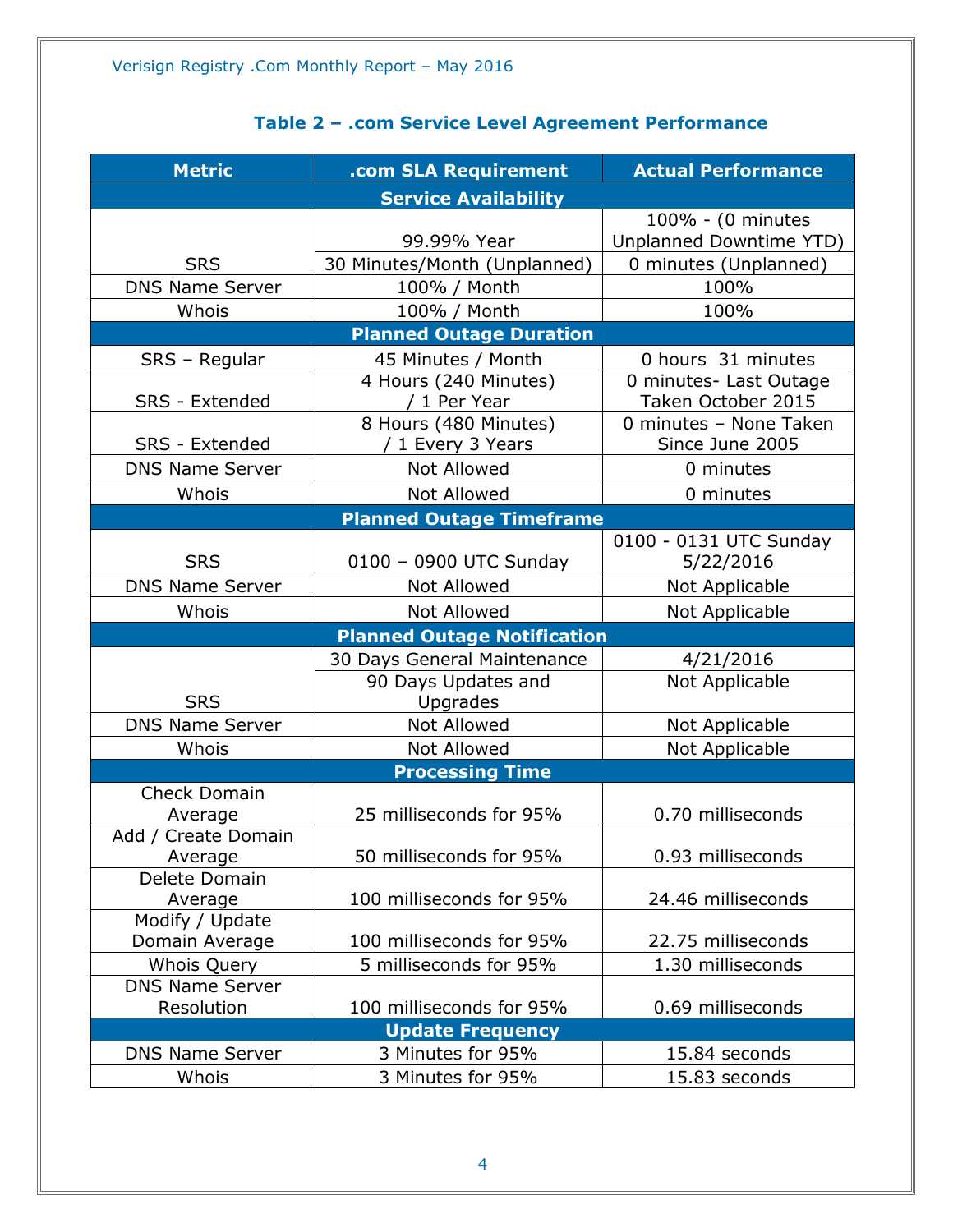#### **3. TLD Zone File Access Activity (Appendix 4, Item 3)**

**Table 3** summarizes the zone file access activity for the current reporting month. As required by the ICANN/Verisign .com Registry Agreement (Section 3.1(c)(iii)), the Verisign Registry provides third parties bulk access to the zone files for the .com TLD.

<span id="page-4-0"></span>

|                                                           | <b>Number</b> |
|-----------------------------------------------------------|---------------|
| Total Zone File Access Passwords (End Of Previous Month)  | 1543          |
| New Zone File Access Passwords Issued                     | -29           |
| Total Zone File Access Passwords Disabled                 | $\mathbf{U}$  |
| Total Zone File Access Passwords (End Of Reporting Month) | 1572          |

#### **Table 3 – TLD Zone File Access Activity**

#### <span id="page-4-1"></span>**4. Completed System Software Releases (Appendix 4, Item 4)**

**Table 4** shows significant release(s) that occurred during the reporting month, as well as other relevant information. The Verisign Registry Shared Registration System (SRS) is continually being improved to better meet the needs of accredited registrars.

#### **Table 4 – Completed Shared Registration System Releases**

<span id="page-4-2"></span>

| <b>Release</b><br><b>Name</b> | <b>Features</b> | <b>Complete Date</b> |
|-------------------------------|-----------------|----------------------|
| none                          | none            | none                 |

#### <span id="page-4-3"></span>**5. Whois Service Activity (Appendix 4, Item 5)**

<span id="page-4-4"></span>**Table 5** shows the number of Whois queries during the reporting month separated by service. The "Web-based Whois" column depicts ACTUAL numbers where all other categories are shown in millions.

#### **Table 5 – Total "Whois" Queries**

| <b>In Millions</b>   |                      |                                  |
|----------------------|----------------------|----------------------------------|
| <b>Total Queries</b> | <b>Whois Port-43</b> | <b>Web-based</b><br><b>Whois</b> |
| 12,563.5             | 12,560.1             | 3,437,209                        |

<span id="page-4-5"></span>**6. Total Number of Transactions by Subcategory (Appendix 4, Item 6)**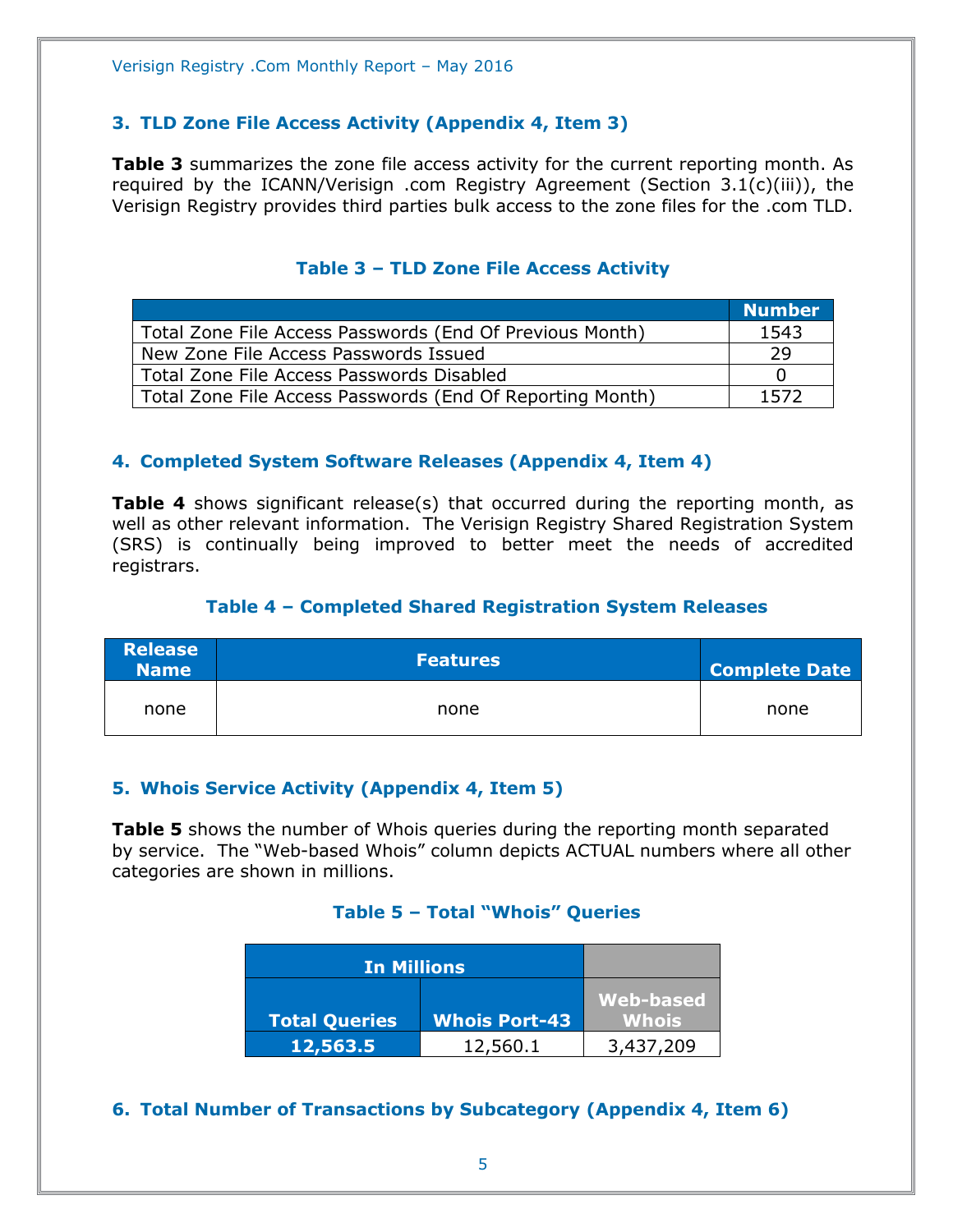**Table 6.1** shows the number of domain name 'write' transactions in subcategories and the number of check transactions. The "Restore" column depicts ACTUAL numbers where all other categories are shown in millions. **Table 6.2** on the next page shows the number of name server "write" transactions by subcategory.

<span id="page-5-0"></span>

| <b>In Millions</b>           |            |     |        |      |     |         |                                         |
|------------------------------|------------|-----|--------|------|-----|---------|-----------------------------------------|
| <b>Total</b><br><b>Write</b> | <b>Add</b> |     |        |      |     |         | Delete Modify Renew Trans Check Restore |
| $3,937.7$ 3,895.8            |            | 2.9 | 34.3 L | -3.8 | 1.0 | 1,789.0 | 11,346                                  |

#### **Table 6.1 – Total Domain Name Transactions by Subcategory**

#### <span id="page-5-1"></span>**Table 6.2 – Total Name Server Write Transactions by Subcategory (millions)**

| Total |      | <b>Delete</b> | <b>Modify</b> |
|-------|------|---------------|---------------|
|       | 90.ر | 0.13          |               |

#### <span id="page-5-3"></span><span id="page-5-2"></span>**7. Daily Transaction Range (millions) (Appendix 4, Item 7)**

#### **Table 7 – Daily Transaction Range (millions)**

| Total               | <b>Daily</b>      | <b>Daily</b> | <b>Daily</b>   |
|---------------------|-------------------|--------------|----------------|
| <b>Transactions</b> | Max               | Min          | <b>Average</b> |
| '6058.5             | <sup>7</sup> 20.1 | 142.6        | 195.4          |

#### <span id="page-5-4"></span>**7(B). Per-Registrar Activity Report (Appendix 4, Item 7B)**

The table below defines the fields that are included in the .COM Per-Registrar Activity Report, which is provided under separate cover.

| <b>Field Name</b> | <b>Notes</b>                                                      |
|-------------------|-------------------------------------------------------------------|
| registrar-name    | Registrar's Full Corporate Name As Registered with IANA           |
| iana-id           | http://www.iana.org/assignments/registrar-ids                     |
| total-domains     | Total domains under sponsorship                                   |
| total-            | <b>Total Name Servers Registered</b>                              |
| nameservers       |                                                                   |
| net-adds-1-yr     | number of domains successfully registered with an initial term of |
|                   | one year (and not deleted within the add grace period)            |
| net-adds-2-yr     | Number of domains successfully registered with an initial term of |
|                   | two years (and not deleted within the add grace period)           |
| net-adds-3-yr     | Number of domains successfully registered with an initial term of |
|                   | three years (and not deleted within the add grace period)         |
| net-adds-4-yr     | Number of domains successfully registered with an initial term of |
|                   | four years (and not deleted within the add grace period)          |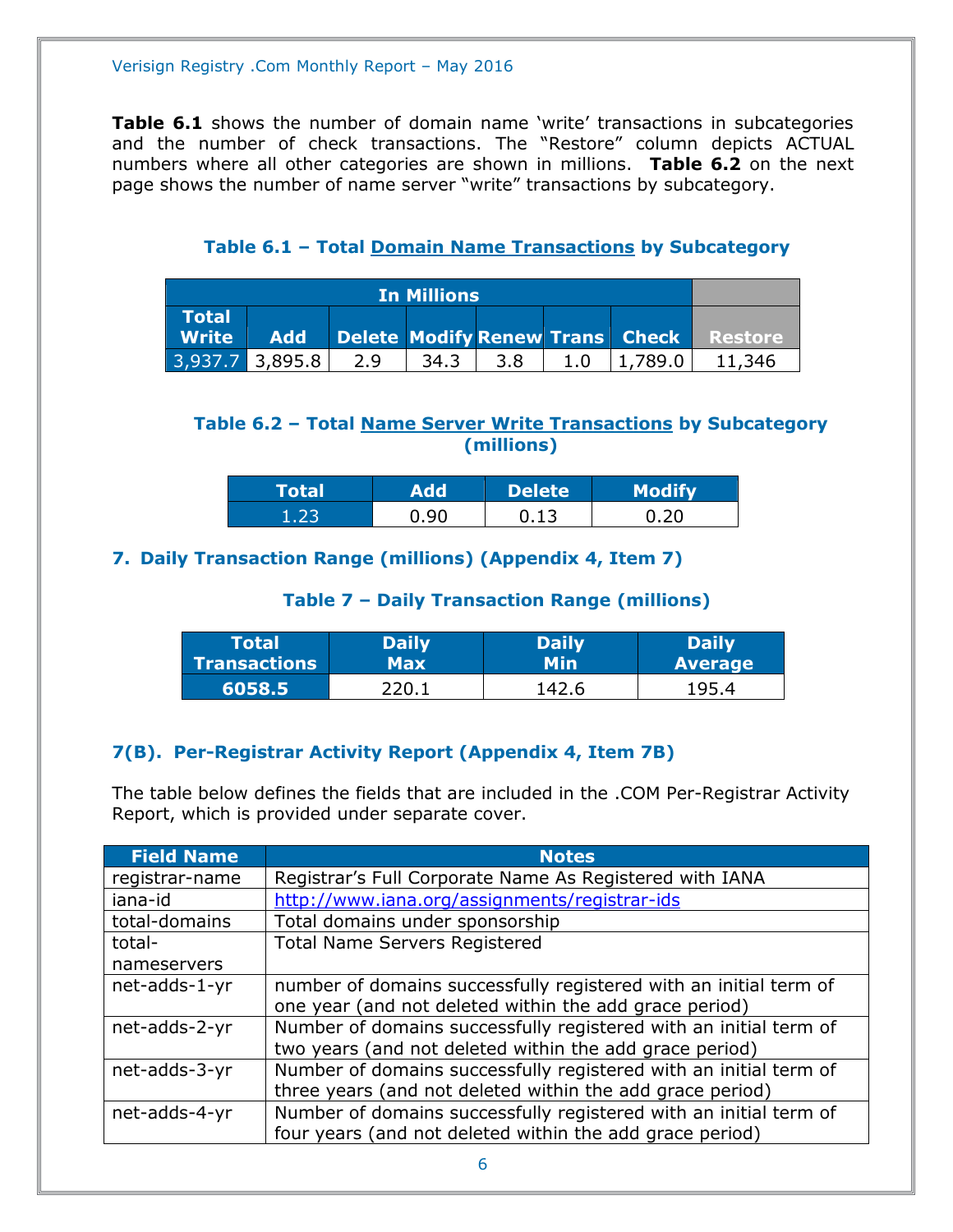| <b>Field Name</b> | <b>Notes</b>                                                                                                                    |
|-------------------|---------------------------------------------------------------------------------------------------------------------------------|
| net-adds-5-yr     | Number of domains successfully registered with an initial term of                                                               |
|                   | five years (and not deleted within the add grace period)                                                                        |
| net-adds-6-yr     | Number of domains successfully registered with an initial term of                                                               |
|                   | six years (and not deleted within the add grace period)                                                                         |
| net-adds-7-yr     | Number of domains successfully registered with an initial term of                                                               |
|                   | seven years (and not deleted within the add grace period)                                                                       |
| net-adds-8-yr     | Number of domains successfully registered with an initial term of                                                               |
|                   | eight years (and not deleted within the add grace period)                                                                       |
| net-adds-9-yr     | Number of domains successfully registered with an initial term of                                                               |
|                   | nine years (and not deleted within the add grace period)                                                                        |
| net-adds-10-yr    | Number of domains successfully registered with an initial term of<br>ten years (and not deleted within the add grace period)    |
| net-renews-1-yr   | Domains renewed either automatically or by command (and not                                                                     |
|                   | deleted with the renew grace period)                                                                                            |
| net-renews-2-yr   | Number of domains successfully renewed with a renewal period of                                                                 |
|                   | two years (and not deleted with the renew grace period)                                                                         |
| net-renews-3-yr   | Number of domains successfully renewed with a new renewal                                                                       |
|                   | period of three years (and not deleted with the renew grace period)                                                             |
| net-renews-4-yr   | Number of domains successfully renewed with a new renewal                                                                       |
|                   | period of four years (and not deleted with the renew grace period)                                                              |
| net-renews-5-yr   | Number of domains successfully renewed with a new renewal                                                                       |
|                   | period of five years (and not deleted with the renew grace period)                                                              |
| net-renews-6-yr   | Number of domains successfully renewed with a new renewal                                                                       |
|                   | period of six years (and not deleted with the renew grace period)                                                               |
| net-renews-7-yr   | Number of domains successfully renewed with a new renewal                                                                       |
|                   | period of seven years (and not deleted with the renew grace                                                                     |
|                   | period)                                                                                                                         |
| net-renews-8-yr   | Number of domains successfully renewed with a new renewal                                                                       |
|                   | period of eight years (and not deleted with the renew grace period)                                                             |
| net-renews-9-yr   | Number of domains successfully renewed with a new renewal<br>period of nine years (and not deleted with the renew grace period) |
| net-renews-10-    | Number of domains successfully renewed with a new renewal                                                                       |
| yr                | period of ten years (and not deleted with the renew grace period)                                                               |
| transfer-         | Transfers initiated by this registrar that were ack'd by the other                                                              |
| gaining-          | registrar-either by command or automatically                                                                                    |
| successful        |                                                                                                                                 |
| transfer-         | Transfers initiated by this registrar that were n'acked by the other                                                            |
| gaining-nacked    | registrar                                                                                                                       |
| transfer-losing-  | Transfers initiated by another registrar that this registrar ack'd-                                                             |
| successful        | either by command or automatically                                                                                              |
| transfer-losing-  | Transfers initiated by another registrar that this registrar n'acked                                                            |
| nacked            |                                                                                                                                 |
| transfer-         | Number of transfer disputes in which this registrar prevailed                                                                   |
| disputed-won      |                                                                                                                                 |
| transfer-         | Number of transfer disputes this registrar lost                                                                                 |
| disputed-lost     |                                                                                                                                 |
| transfer-         | Number of transfer disputes involving this registrar with a split or                                                            |
| disputed-         | no decision                                                                                                                     |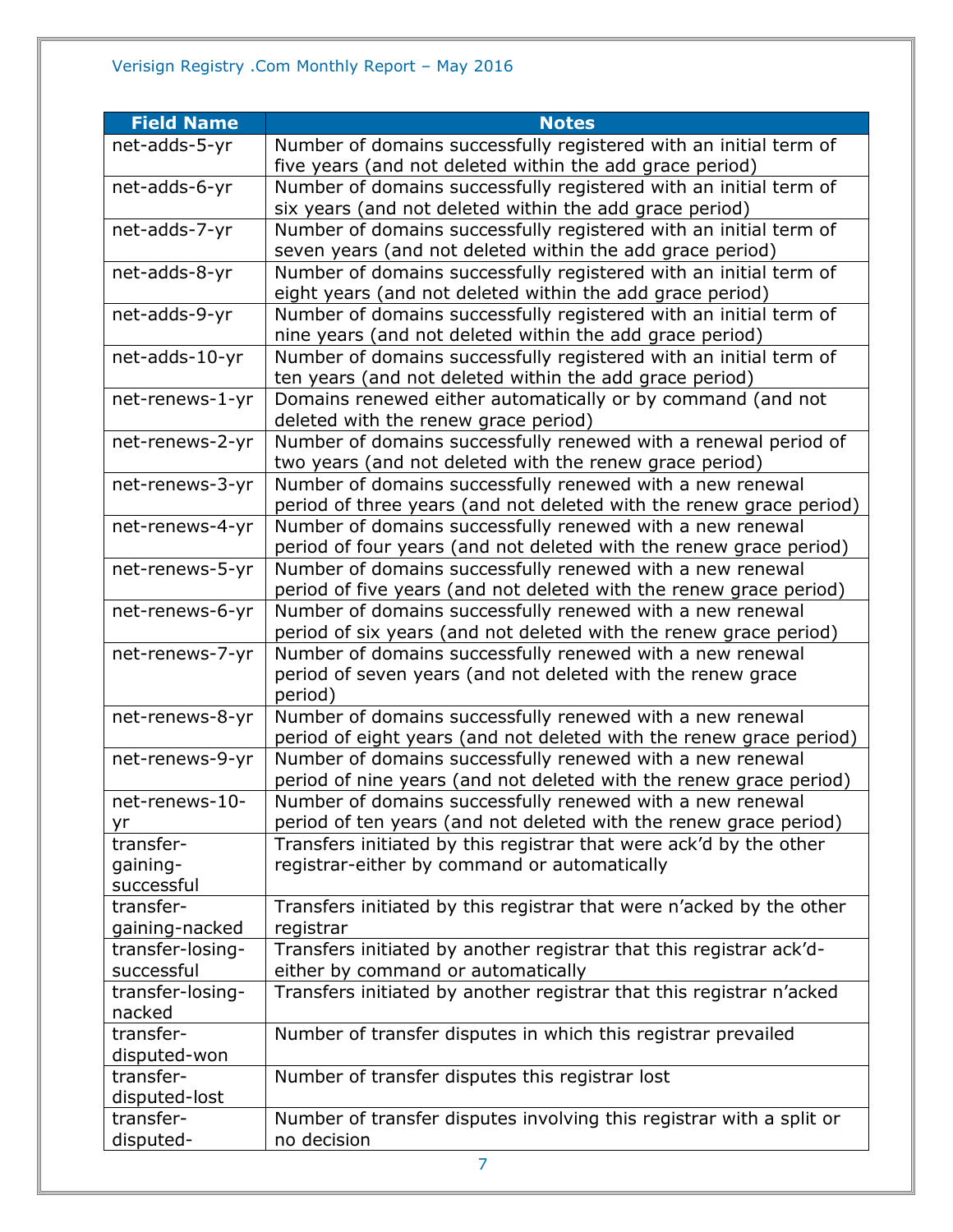| <b>Field Name</b> | <b>Notes</b>                                                      |
|-------------------|-------------------------------------------------------------------|
| nodecision        |                                                                   |
| deleted-          | Domains deleted within the add grace period                       |
| domains-grace     |                                                                   |
| deleted-          | Domains deleted outside the add grace period                      |
| domains-          |                                                                   |
| nograce           |                                                                   |
| restored-         | Domain names restored from redemption period                      |
| domains           |                                                                   |
| restored-         | Total number of restored names for which the registrar failed to  |
| noreport          | submit a restore report                                           |
| agp-exemption-    | Number of AGP policy exemption requests received                  |
| requests          | during the reporting month against deletion activity occurring in |
|                   | the prior month                                                   |
| agp-              | Number of AGP policy exemption requests granted during the        |
| exemptions-       | reporting month                                                   |
| granted           |                                                                   |
| agp-exempted-     | Number of domain names included in AGP policy exemption           |
| domains           | requests granted during the reporting month                       |
| attempted-adds    | Number of attempted (successful and failed) domain name create    |
|                   | commands                                                          |

#### <span id="page-7-0"></span>**7(C). Registry Functions Activity Report (Appendix 4, Item 7C)**

The table below defines the fields that are included in the .COM Registry Functions Activity Report, which is provided under separate cover.

| <b>Field Name</b>             | <b>Notes</b>                                                                                                                          |
|-------------------------------|---------------------------------------------------------------------------------------------------------------------------------------|
| operational-<br>registrars    | number of operational registrars at the end of the reporting<br>period                                                                |
| ramp-up-registrars            | number of registrars that have received a password for access<br>to OT&E at the end of the reporting period                           |
| pre-ramp-up-<br>registrars    | number of registrars that have requested access, but have not<br>yet entered the ramp-up period at the end of the reporting<br>period |
| zfa-passwords                 | number of active zone file access passwords at the end of the<br>reporting period                                                     |
| whois-43-queries              | number of WHOIS (port-43) queries responded during the<br>reporting period                                                            |
| web-whois-queries             | number of Web-based Whois queries responded during the<br>reporting period, not including searchable Whois                            |
| searchable-whois-<br>queries  | number of searchable Whois queries responded during the<br>reporting period, if offered                                               |
| dns-udp-queries-<br>received  | number of DNS queries received over UDP transport during the<br>reporting period                                                      |
| dns-udp-queries-<br>responded | number of DNS queries received over UDP transport that were<br>responded during the reporting period                                  |
| dns-tcp-queries-              | number of DNS queries received over TCP transport during the                                                                          |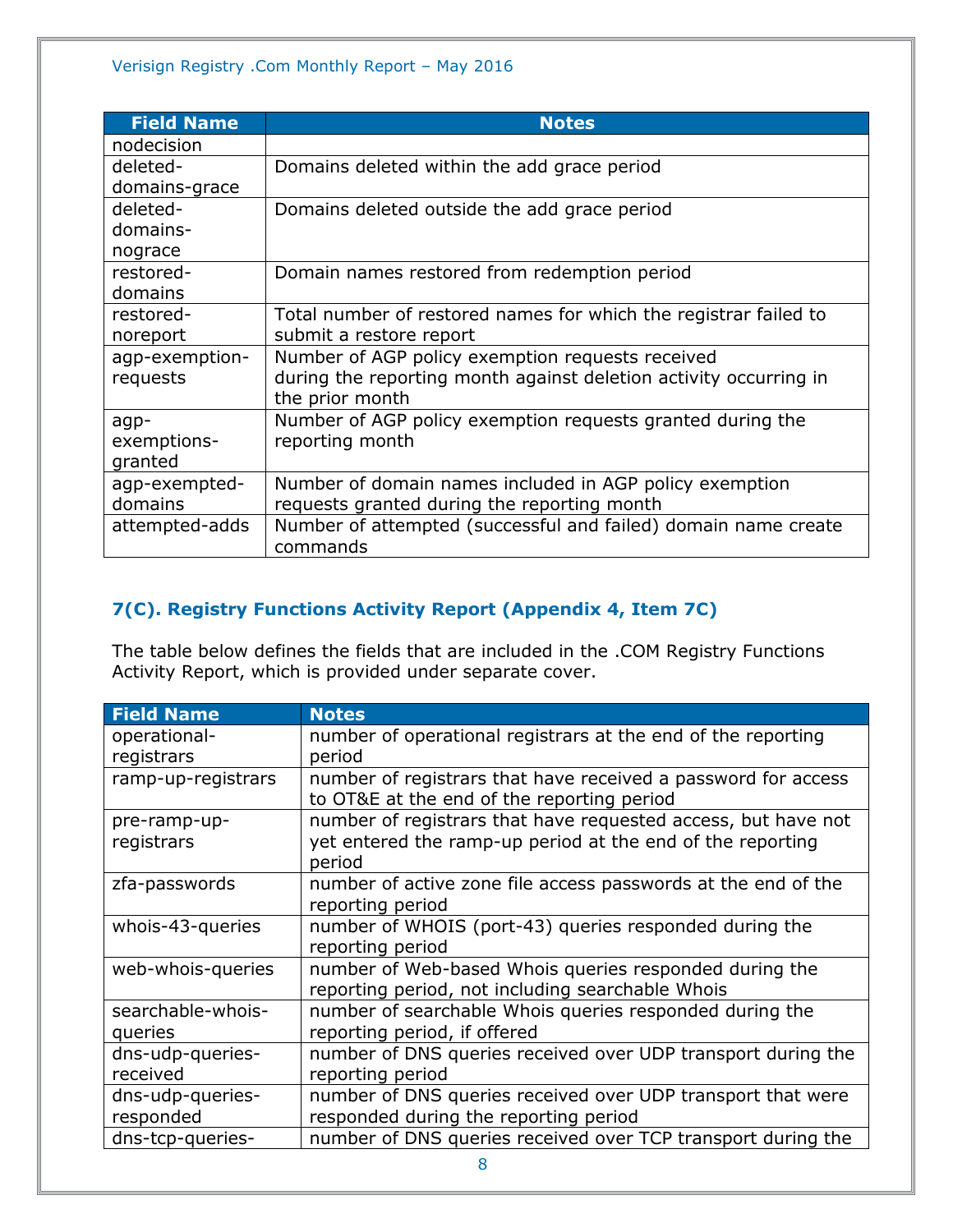#### Verisign Registry .Com Monthly Report – May 2016

| <b>Field Name</b> | <b>Notes</b>                                                                                                |
|-------------------|-------------------------------------------------------------------------------------------------------------|
| received          | reporting period                                                                                            |
| dns-tcp-queries-  | number of DNS queries received over TCP transport that were                                                 |
| responded         | responded during the reporting period                                                                       |
| srs-dom-check     | number of SRS (EPP and any other interface) domain name                                                     |
|                   | "check" requests responded during the reporting period                                                      |
| srs-dom-create    | number of SRS (EPP and any other interface) domain name                                                     |
|                   | "create" requests responded during the reporting period                                                     |
| srs-dom-delete    | number of SRS (EPP and any other interface) domain name                                                     |
|                   | "delete" requests responded during the reporting period                                                     |
| srs-dom-info      | number of SRS (EPP and any other interface) domain name                                                     |
|                   | "info" requests responded during the reporting period                                                       |
| srs-dom-renew     | number of SRS (EPP and any other interface) domain name                                                     |
| srs-dom-rgp-      | number of SRS (EPP and any other interface) domain name                                                     |
| restore-report    | RGP "restore" requests delivering a restore report responded                                                |
|                   | during the reporting period                                                                                 |
| srs-dom-rgp-      | number of SRS (EPP and any other interface) domain name                                                     |
| restore-request   | RGP "restore" requests responded during the reporting period                                                |
| srs-dom-transfer- | number of SRS (EPP and any other interface) domain name                                                     |
| approve           | "transfer" requests to approve transfers responded during the                                               |
|                   | reporting period                                                                                            |
| srs-dom-transfer- | number of SRS (EPP and any other interface) domain name                                                     |
| cancel            | "transfer" requests to cancel transfers responded during the                                                |
|                   | reporting period                                                                                            |
| srs-dom-transfer- | number of SRS (EPP and any other interface) domain name                                                     |
| query             | "transfer" requests to query about a transfer responded during                                              |
|                   | the reporting period                                                                                        |
| srs-dom-transfer- | number of SRS (EPP and any other interface) domain name                                                     |
| reject            | "transfer" requests to reject transfers responded during the                                                |
|                   | reporting period                                                                                            |
| srs-dom-transfer- | number of SRS (EPP and any other interface) domain name                                                     |
| request           | "transfer" requests to request transfers responded during the                                               |
|                   | reporting period                                                                                            |
| srs-dom-update    | number of SRS (EPP and any other interface) domain name                                                     |
|                   | "update" requests (not including RGP restore requests)                                                      |
|                   | responded during the reporting period                                                                       |
| srs-host-check    | number of SRS (EPP and any other interface) host "check"                                                    |
|                   | requests responded during the reporting period                                                              |
| srs-host-create   | number of SRS (EPP and any other interface) host "create"                                                   |
|                   | requests responded during the reporting period<br>number of SRS (EPP and any other interface) host "delete" |
| srs-host-delete   | requests responded during the reporting period                                                              |
| srs-host-info     | number of SRS (EPP and any other interface) host "info"                                                     |
|                   | requests responded during the reporting period                                                              |
| srs-host-update   | number of SRS (EPP and any other interface) host "update"                                                   |
|                   | requests responded during the reporting period                                                              |
| srs-cont-check    | number of SRS (EPP and any other interface) contact "check"                                                 |
|                   | requests responded during the reporting period                                                              |
| srs-cont-create   | number of SRS (EPP and any other interface) contact "create"                                                |
|                   |                                                                                                             |